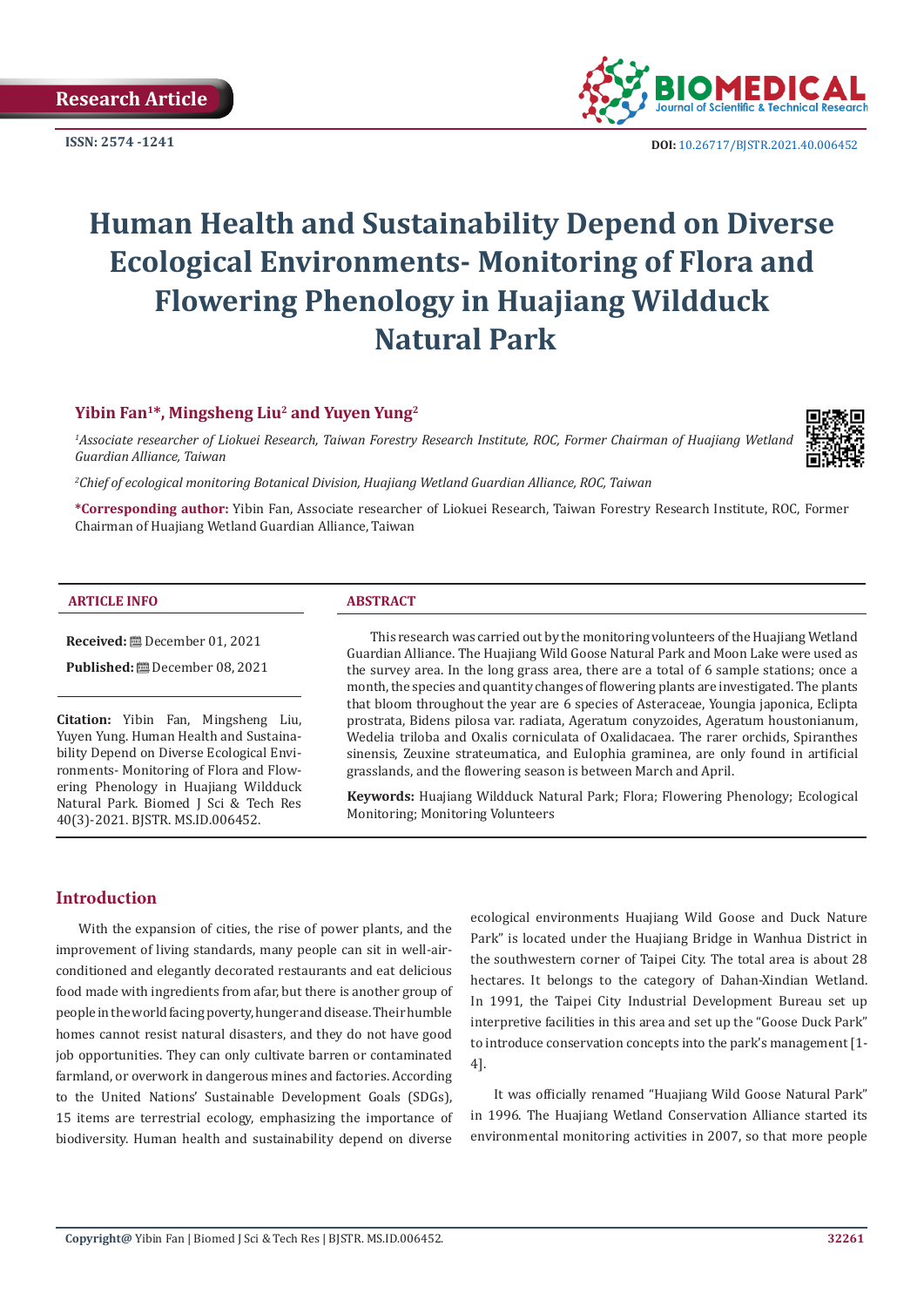who love ecology and value the environment will come to participate in wetland ecological monitoring and protection activities and build knowledge of the local environment through the process of participation. Improve emotional recognition of Huajiang Wetland.

#### **Research Location**

With Huajiang Bridge as the boundary, it is divided into north and south regions, and then divided into artificial grassland, short grass region, and long grass region according to the difference of the flora of the north and south regions, for a total of 6 sample stations. Artificial grassland: There are often human activities and regular artificial weeding. The vegetation is more complex, with low herb plants such as gooseberry, water centipede, and nightshade. The Moon Pond in Huajiang Wild Goose Natural Park has been completed since December 2012. The ecological island of the pond has been deserted. The area has been investigated and monitored without human intervention.

#### **Methods**

Before 2011, the survey method of the flora group was to set a crossing line and select a survey plot of 5m x 5m on the sample line. However, this kind of survey method is very hot in the unshaded wetland. After one or two times, no volunteers are willing to come. In response to this problem, the first author modified the plant sample area survey into plant phenology monitoring. After the operation, I found that the phenological survey is still too complicated for volunteers, so I had to simplify it and only focus on the species that bloom every month. The survey method is to survey once a month, dividing the Huajiang Bridge into two areas in the north and south, and then dividing it into artificial grassland, short grass area, and long grass area according to the plant phase. The crossing line through these three areas is used as the survey scope. Beginning in May of 2005, the species and quantity of plants will be recorded until 2019.From 2011 to the end of 2019, it will

be carried out once a month by crossing the line and divided into 6 sample areas to investigate the flowering species of flowering plants.

#### **Results**

From 2011 to the end of 2019, Huajiang Wild Goose Nature Park has recorded a total of 262 species of vascular plants in 57 families, of which 44 species of Poaceae are the most, followed by 36 species of Asteraceae. Varieties of vascular plants in Huajiang Wild Goose Nature Park have changed since 2012.In the year, there were 199 species in 45 families. In the second year, it suddenly increased to 241 species in 46 families, an increase of 42 species in 1 family, and then by the end of 2019, it increased to 262 species in 57 families, and 21 species in 11 families (Table 1). The results also show that plants bloom every month. There are more plants in the southern area of Huajiang Bridge than in the northern area. The artificial grassland is the most, and the human disturbance is the largest. On the contrary, the species is taller than the short grass and long grass areas with less human disturbance (Figure 1).

**Table 1:** Vascular plant diversity changes in Huajiang Wild Goose Natural Park.

| Families/species | 2012                 | 2013                 | 2019                 |
|------------------|----------------------|----------------------|----------------------|
| Poaceae          | 28                   | 42                   | 44                   |
| Asteraceae       | 28                   | 34                   | 36                   |
| Cyperaceae       | 13                   | 18                   | 19                   |
| Polygonaceae     | 12                   | 12                   | 13                   |
| Scrophulariaceae | 11                   | 13                   | 13                   |
| Euphorbiaceae    | 9                    | 12                   | 13                   |
| Fabaceae         | 9                    | 10                   | 11                   |
| Other families   | 98                   | 100                  | 113                  |
| Total            | 199<br>(45 families) | 241<br>(46 families) | 262<br>(57 families) |



**Figure 1:** Monthly change of flowering plants at 6 plots in Huaji ang Wild Goose Natural Park.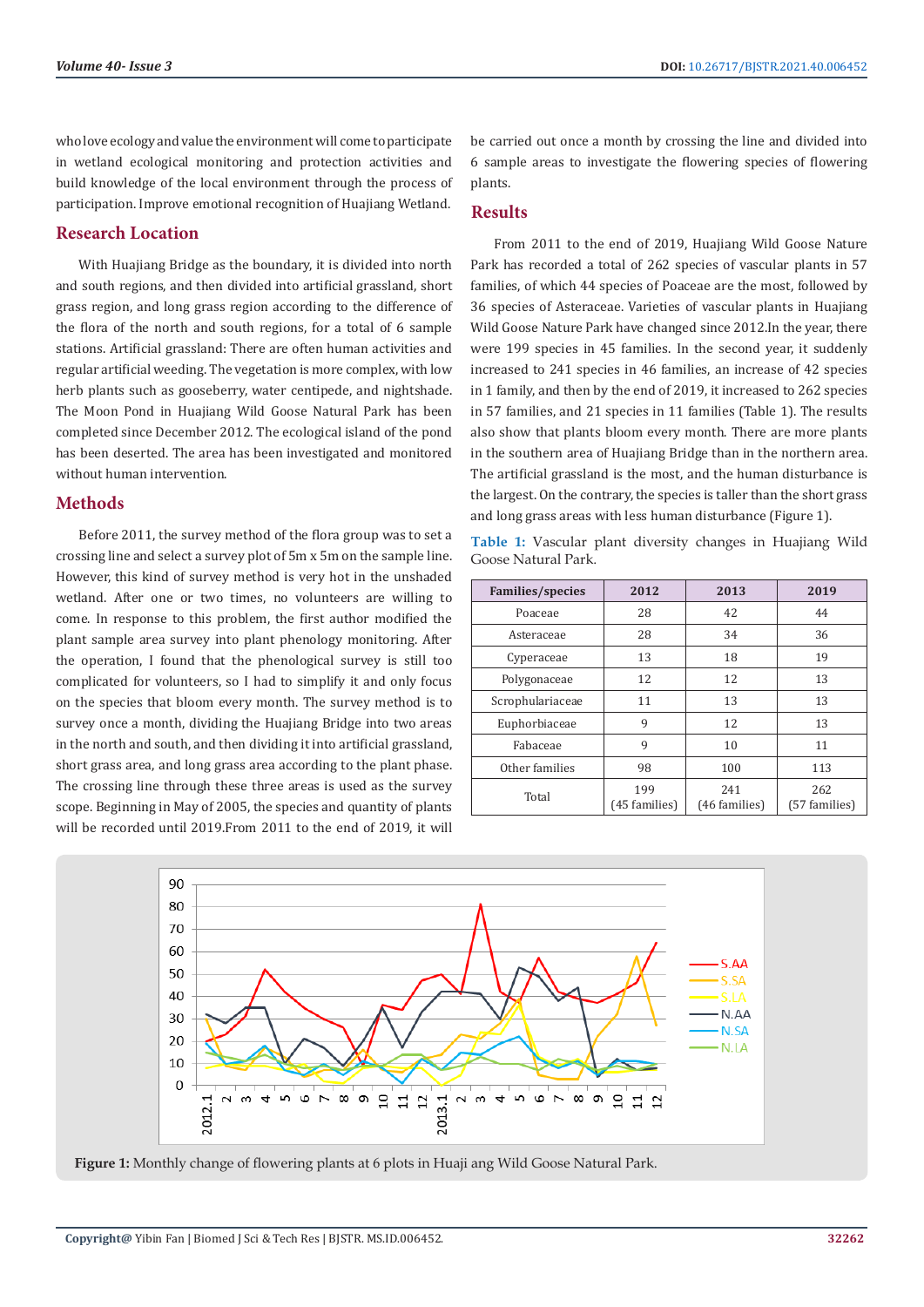The rarer orchids, Spiranthes sinensis, Zeuxine strateumatica, and Eulophia graminea, are only found in artificial grasslands, and the flowering season is between March and April. The flowering species are unevenly distributed in the seasons. From 2012 to 2019, the most flowering seasons are 5 years in May, 2 years in April, and 1 year in March and June (Figure 2). The plants that bloom throughout the year are 6 species of Asteraceae, Youngia japonica,

Eclipta prostrata, Bidens pilosa var. radiata, Ageratum conyzoides, Ageratum houstonianum, Wedelia triloba and Oxalis corniculata of Oxalidacaea. Around Moonpond, there are regular weeding. The most species month in 2014 was June, with 22 families and 77 species. The most frequent month in 2016 was April, with 23 families and 89 species. Among them, it was recorded in April 2020 (Figures 3-5).



**Figure 2:** 2011-2019 The most flowering month in Huajiang Wild Goose Natural Park ( $\clubsuit$ )



**Figure 3:** 2011-2019 Monthly changes of flowering phenology in Huajiang Wild Goose Natural Park(○Haikui typhoon)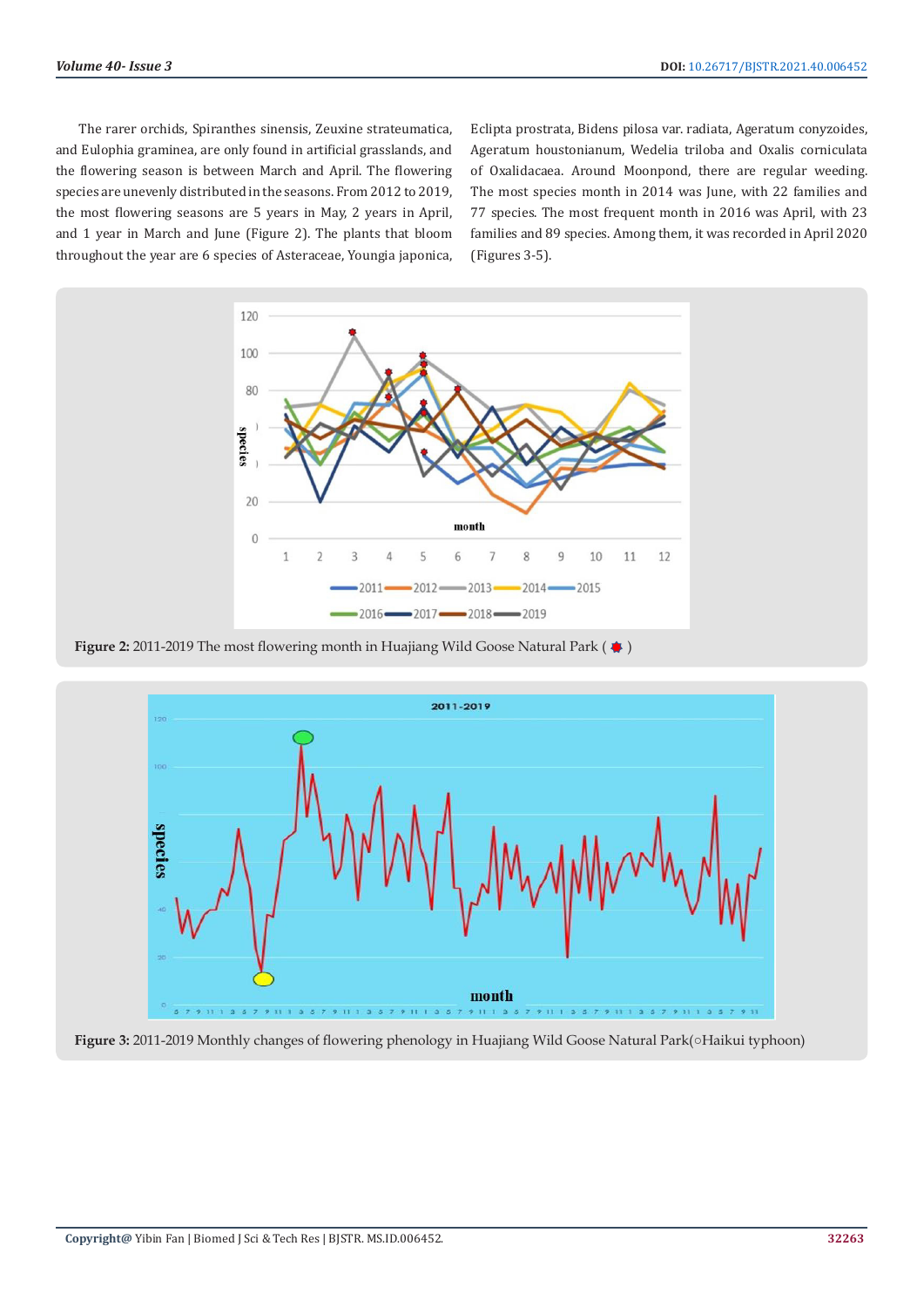

**Figure 4:** Monthly Variations of Flowering Plants in Moon pond of Huajiang Wild Goose Natural Park.



**Figure 5:** Environmental changes of Moonpond.

#### **Discussion**

According to the survey results, March to April and November to December are the months with the most flowering plants. And the rarer orchids, Spiranthes sinensis, Zeuxine strateumatica, and Eulophia graminea, are only found in artificial grasslands, and the flowering season is between March and April. The competent authority should consider avoiding weeding during the months when flowering plants reproduce the most, moreover to maintain the flowering and reproduction of plants and protect the rarer plants from extinction. From 2012 to 2019, the typhoon had the greatest impact on the Huajiang Wild Goose Natural Park was the moderate Haikui typhoon on August 6, 2012, which caused the

Huajiang Wild Goose Natural Park to be flooded to a depth of 3m, and the flooding time lasted than one week. (Figure 3) And there is nearly 1m high silt cover, the impact on flowering plants is only when the number of species decreased significantly in the month, only 14 species, and then the species gradually increased. By March 2013, 109 species of plants bloomed and reached the highest peak, which is the most month.

This phenomenon is likely to be caused by the Haikui typhoon that brought many plant seeds from upstream in August 2012. The seeds gradually germinated, grew and bloomed. They reached the highest point in March 2013 and then gradually declined. The possible reason is adaptability. However, since only the Haikui